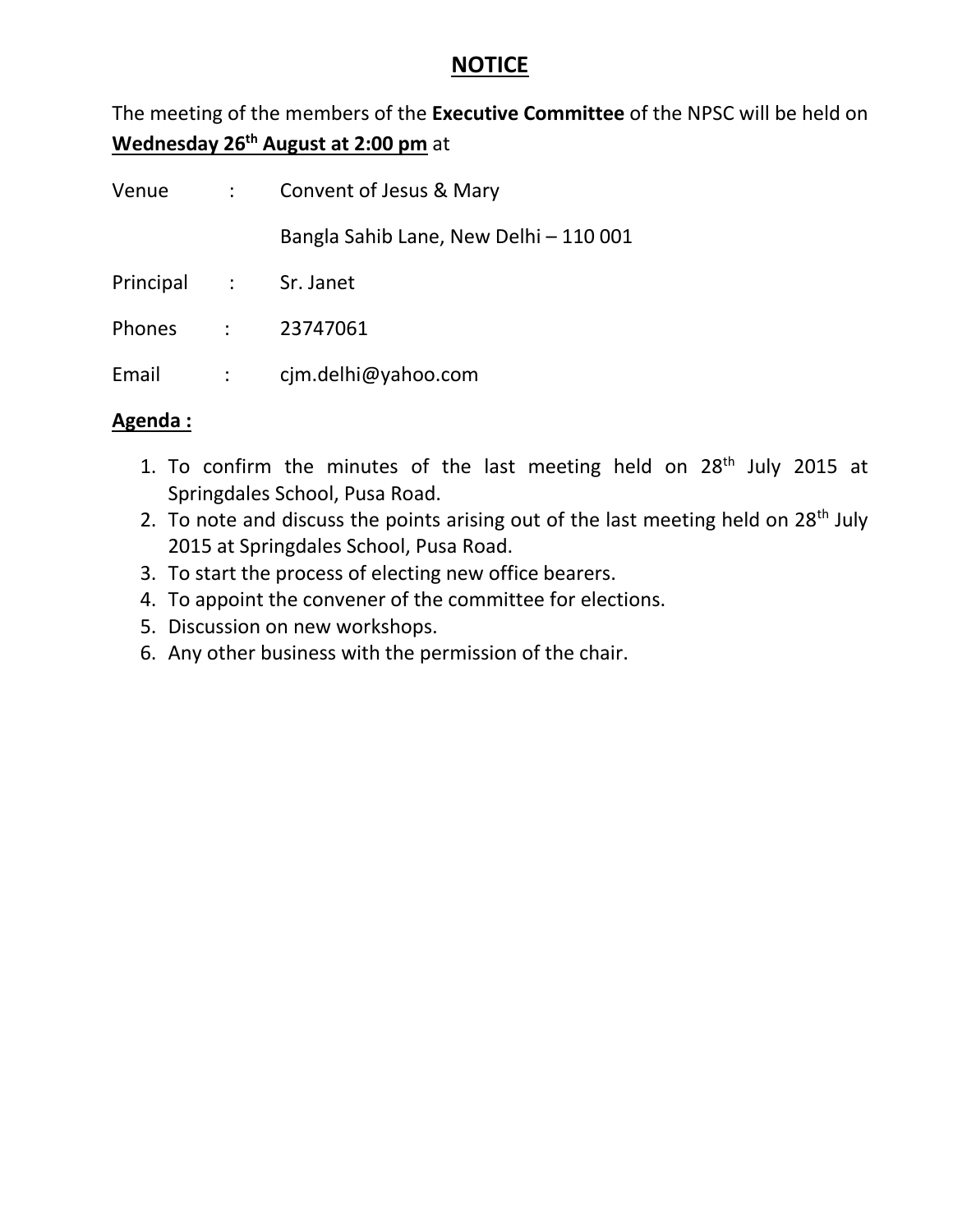# **EMERGENT MEETING OF NPSC EXECUTIVE COMMITTEE MEMBERS ON 21ST JULY, 2015**

VENUE – BAL BHARATI PUBLIC SCHOOL, SIR GANGA RAMHOSPITAL MARG, NEW DELHI

- TIME 3.00 P.M.
- DAY Tuesday

Members present –

- **1. Mrs. AmeetaMullaWattal, Chairperson,** Principal, Springdales School, Upper Ridge Road Junction, Pusa Road, New Delhi.
- **2. Mrs. ChitraNakra, Vice Chairperson**, Principal, Veda Vyasa DAV Public School, D Block, VikasPuri, New Delhi
- **3. Ms. Rekha Sharma, Secretary,** Principal, BalBharati Public School, Sector-14, Rohini, Delhi.
- **4. Mrs. Deepika T. Singh, Principal,** The Air Force School, DhaulaKuan.
- 5. **Dr. Rajni Kumar**, Life Member
- 6. **Mr. T. R. Gutpa**, Life Member
- 7. **Mr. S. K. Bhattacharya, Life Member,**
- **8. Mr. M. L. Babbar, Life Member**
- **9. Mr. Suraj Prakash, Life Member**
- **10 Dr. D. K. Pandey, Member,** N.C. Jindal Public School, New Delhi.
- 11. M**r. L. V. Sehgal, Member,** Principal, BalBharati Public School, Ganga Ram Hospital Marg, New Delhi.
- 12 **Mr. A. K. Pandey**, Member, Principal, Ahlcon International School, MayurVihar.
- **13 Mrs. Neeta Rastogi, Member,** Principal, Sadhu Vaswani International School for Girls, Shanti Niketan, New Delhi
- **14.Mrs. Rita Sen, Member**, Principal, Delhi Public School, Sector 24, Rohini, Delhi.
- 15. **Mr. S. L. Jain**, Member
- 16 **Mrs. MohiniBindra**, Member, Principal, Ramjas School, Pusa Road, Delhi
- 17. **Dr. (Mrs.) Usha Ram**, Special invitee

The Chairperson welcomed the members. The items of the agenda were taken up**.**

### **Election Process -**